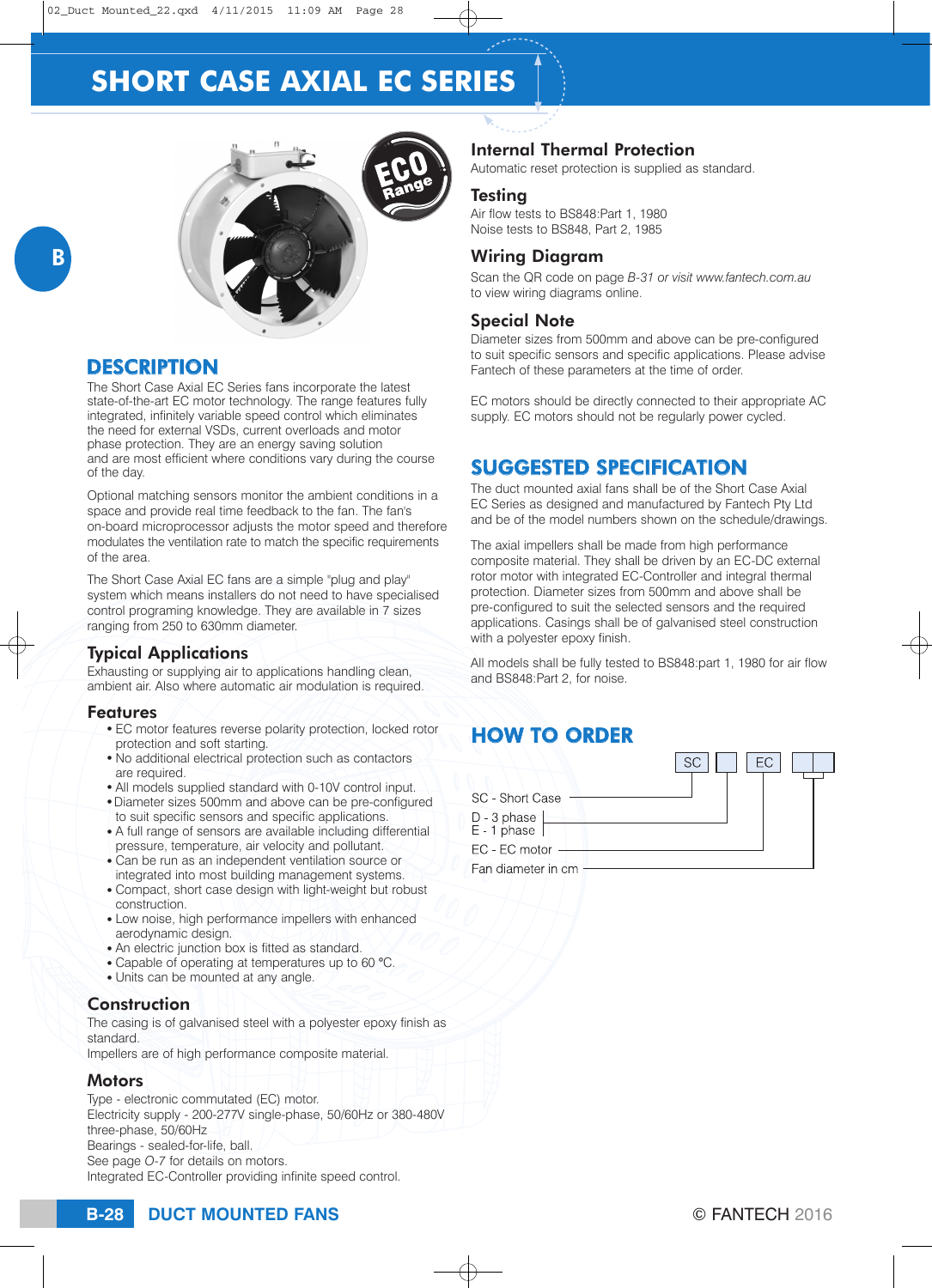

B











© FANTECH 2016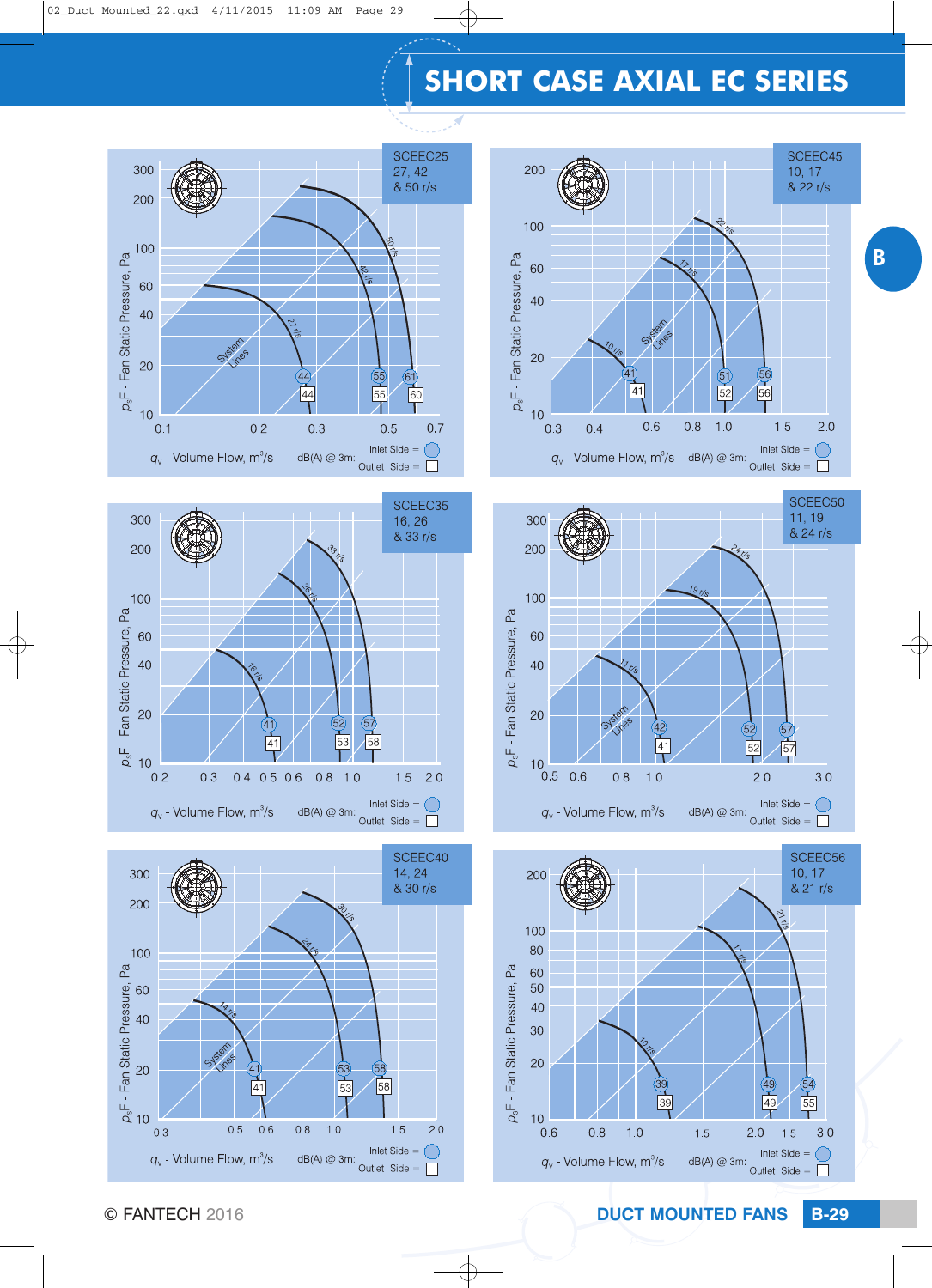

## DIMENSIONS



| <b>ANCILLARY EQUIPMENT</b>             |                                     |                                 |
|----------------------------------------|-------------------------------------|---------------------------------|
| œicœicœ<br>DCV-CU - Premium Module     | Controllers & Sensors               | CC - Circular Attenuator        |
| on-board control pack<br>Ref. M-18     | Ref. Section M                      | Ref. H-16                       |
| Vibration Isolators<br>Ref. <i>I-1</i> | CMF - Matching Flange<br>Ref. $J-4$ | CFT - Mounting Feet<br>Ref. J-6 |
| CIC - Inlet Cone<br>Ref. J-7           | DG - Finger Guards<br>Ref. J-9      | <b>Shutters</b><br>Ref. L-6/8   |

| <b>Model</b><br>SCDEC. |     | Dimensions, mm |     |    |      |     |     | App. App.<br>wt.<br>vol. |                |
|------------------------|-----|----------------|-----|----|------|-----|-----|--------------------------|----------------|
| <b>SCEEC</b>           | ΑØ  | BØ*            | C   | D  | EØ   | F   | G   | kg                       | m <sup>3</sup> |
| 25                     | 306 | 257            | 180 | 8  | 7    | 286 | 174 | 5                        | 0.06           |
| 35                     | 421 | 356            | 180 | 8  | 9.5  | 395 | 224 | 8                        | 0.08           |
| 40                     | 466 | 400            | 205 | 12 | 9.5  | 438 | 249 | 9                        | 0.09           |
| 45                     | 515 | 450            | 255 | 12 | 9.5  | 487 | 274 | 21                       | 0.14           |
| 50                     | 575 | 503            | 250 | 12 | 10   | 541 | 299 | 21.5                     | 0.17           |
| 56                     | 636 | 560            | 272 | 16 | 11.5 | 605 | 329 | 29                       | 0.23           |
| 63                     | 709 | 634            | 250 | 16 | 11.5 | 674 | 364 | 25                       | 0.35           |

\* Dimension B is the internal for the casing.